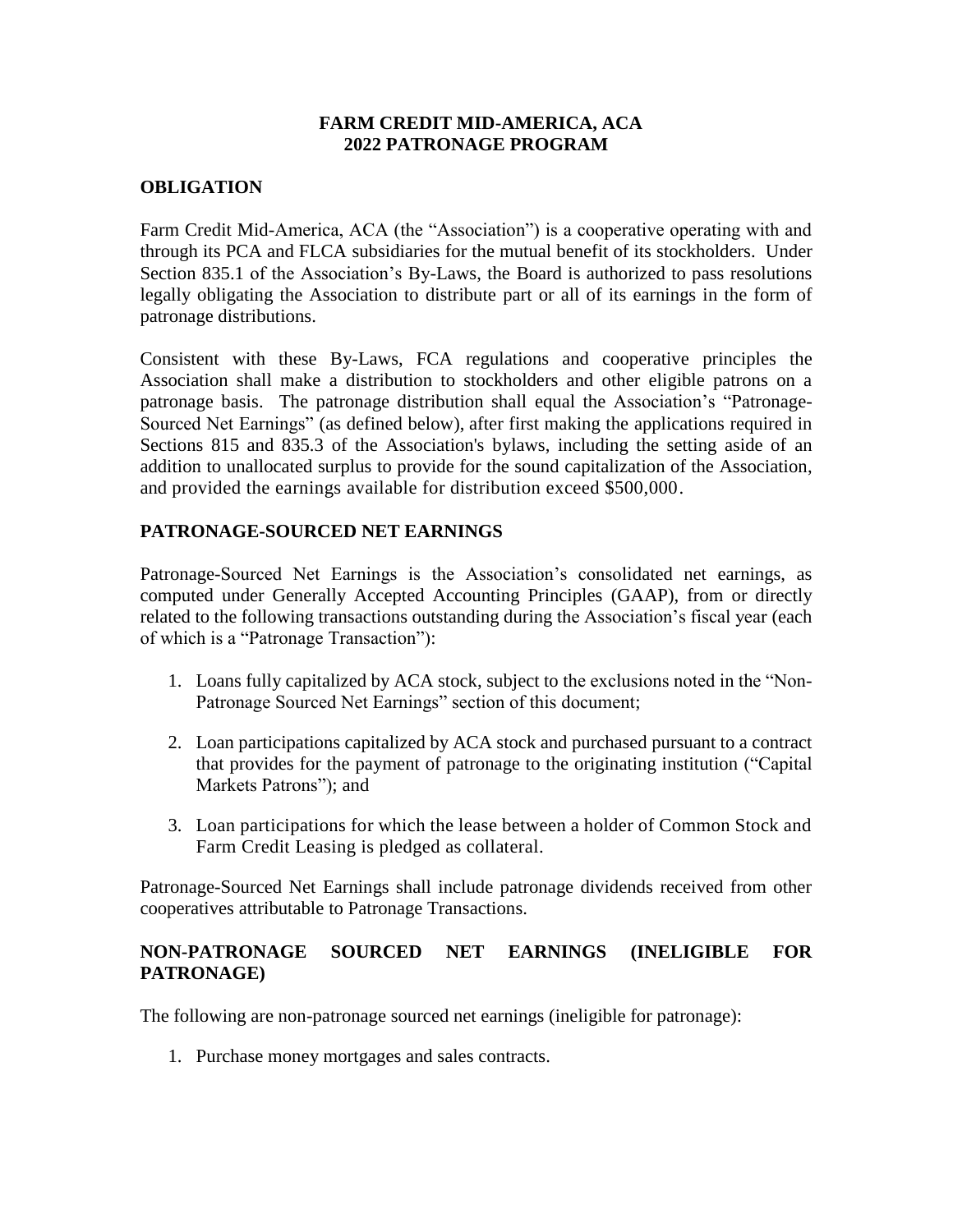- 2. Acquired loan and lease participations and syndications unless (a) the contract with the originating institution specifically provides for the payment of patronage or (b) the Patron is a holder of Common Stock and a lessee in a lease from Farm Credit Leasing, which lease is pledged as collateral for a loan in which the Association participates.
- 3. Loans financed through the Association's consumer products program.
- 4. Any loan or lease specified in advance as not eligible for patronage or for which the borrower has expressly waived patronage in advance.
- 5. Net earnings from the Association's insurance services or other business services transactions.

Net earnings from non-patronage sourced transactions, shall be computed separately and shall not be made available for patronage distribution. Expenses will be allocated equitably in computing Patronage-Sourced Net Earnings and non-patronage earnings.

# **PATRON AND PATRONAGE ELIGIBILITY**

Subject to the following exceptions, eligible Patrons shall include holders of Common Stock, Farm Credit System institutions and other financial institutions, and other borrowers and lessees, with or for whom the Association conducts Patronage Business during the year and who have positively contributed to the Association's income as reflected on its financial records prepared in accordance with GAAP with respect to such transaction in the amount described below in the Patronage Basis Allocation Methodology section.

Exception: A Patron shall not be eligible for a patronage if any loan or lease to that Patron on the Association's books is classified as nonaccrual, non-performing, restructured, or is subject to litigation or formal collection action at the end of the fiscal year, unless all such Patron's loan(s) and lease(s) are current in due payments and not subject to any formal restructuring involving a material compromise at the end of the fiscal year.

# **PATRONAGE BASIS ALLOCATION METHODOLOGY**

The patronage distribution shall be allocated/distributed to eligible Patrons in proportion to the net earnings (described below) from their respective Patronage Transactions. The amount so allocated to a particular Patron may be reduced pursuant to any limitation set forth in the contract with such Patron.

Net earnings shall be determined by taking into account the net interest income and net fee income (origination fees and buydown fees) from the Patronage Transaction. Net interest income for a loan or lease shall be the annual interest accrued at the applicable interest rate less the marginal cost of debt on the Patronage Transaction for the year, subject to the following adjustments: (i) interest earned by the Patron on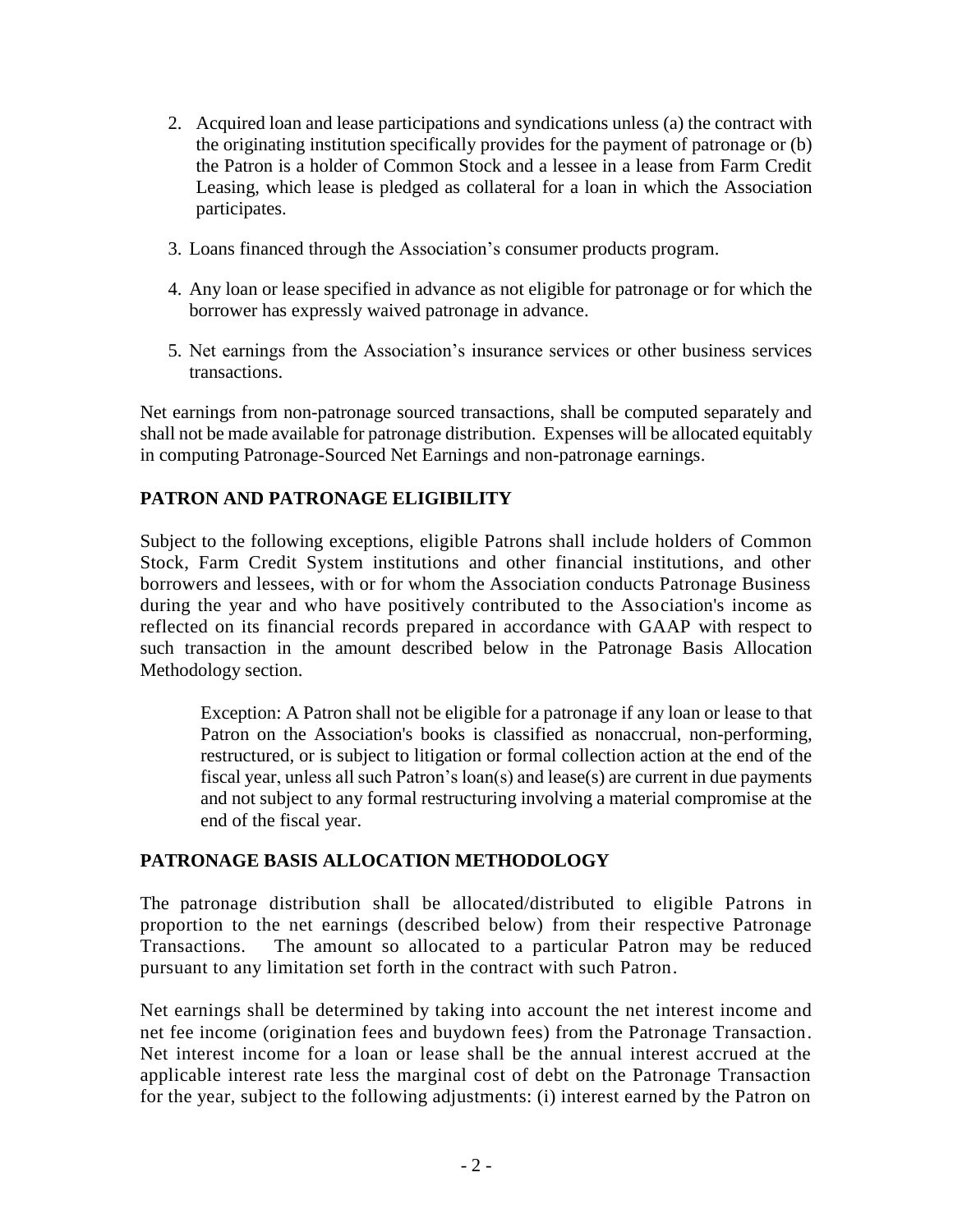funds held accounts or escrow accounts shall be subtracted; (ii) "interest assist" payments from Federal or state agencies shall be excluded; and, (iii) if the Patron's loan or lease was in non-accrual status at any time during such year, interest earned during the current year that was accrued in prior years shall be subtracted. Any allocation to a Patron below one hundred dollars (\$100.00) may be retained by the Association and transferred to surplus or applied against the Patron's loan balance.

# **FORM OF DISTRIBUTION**

The patronage distribution shall be in the form of cash. The amount of patronage sourced earnings distributed will be determined at the discretion of the Board of Directors.

The following special rules shall apply to the distribution:

- To minimize costs and administrative burden, the patronage for customers whose patronage payment would be below one hundred dollars (\$100.00) may be transferred to unallocated surplus or applied against the Patron's loan balance.
- At the Association's option, the cash patronage amount may be applied against the Patron's loan balance(s) if:
	- (a) the customer is not in compliance with their loan agreement at the end of the fiscal year; or
	- (b) the customer has not cashed their patronage check within 180 days of the date the check is issued.

# **IMPACT OF CHARGE-OFFS AND BANKRUPTCIES**

It is the Association's policy that if the Association incurs a charge-off on a borrower's loan that is not subsequently fully recovered or if the borrower is a party to a voluntary or involuntary bankruptcy or similar proceeding that results in an interest or principal concession, subsequent loans to such borrower for a seven-year period commencing from the date of such charge-off or the date of discharge from such bankruptcy or similar proceeding and concluding at the end of the patronage year in which the seven year period expires, shall be made on a non-patronage basis.

# **OTHER MATTERS**

#### *Patron Consent to Include Patronage Into Taxable Income*

Prior to transacting business with any Patron, such Patron must receive a copy the Association's capitalization bylaws, which bylaws include the patron's consent to include qualified written notices of allocation in their taxable income.